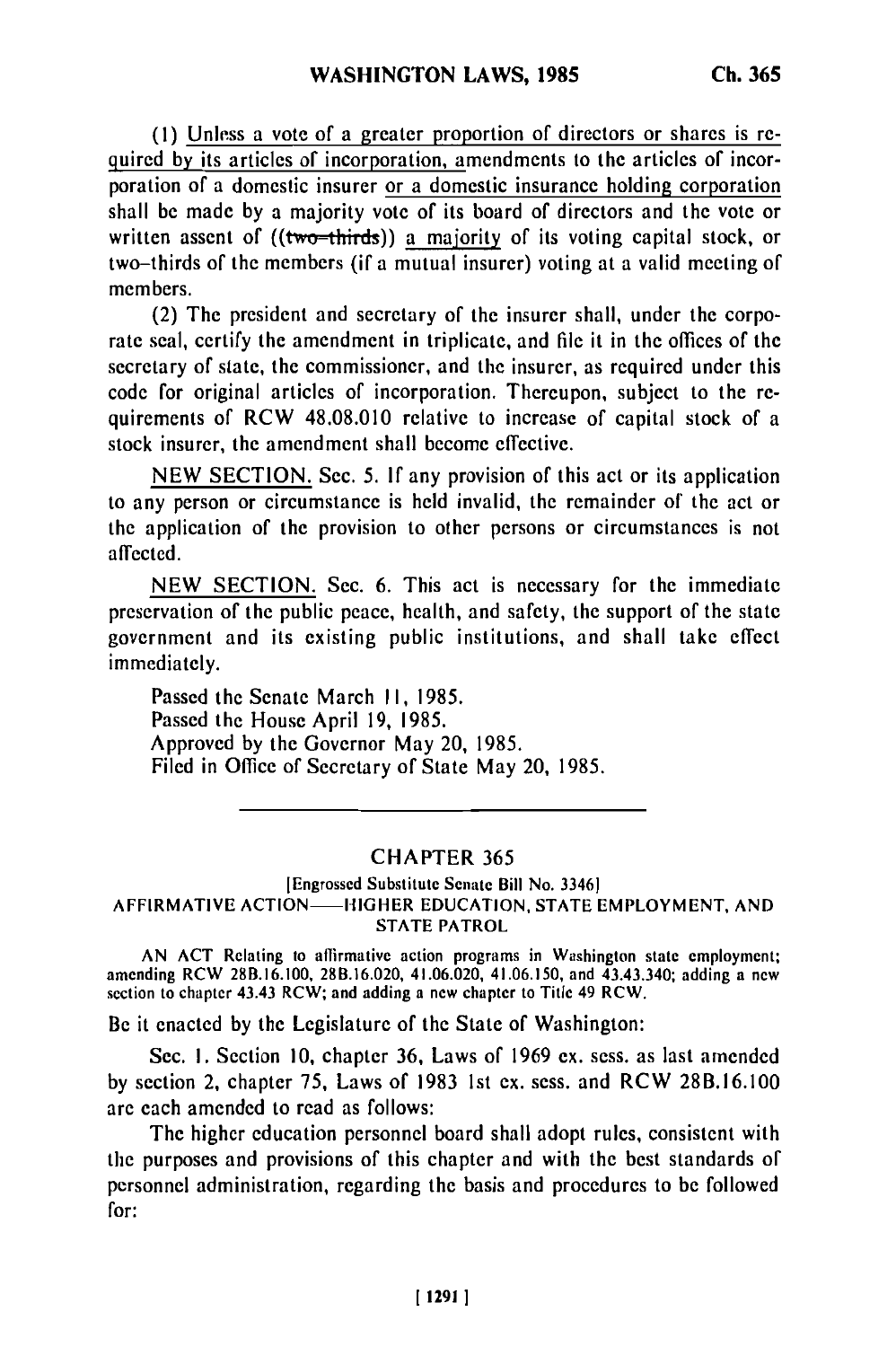**(1)** The dismissal, suspension, or demotion of an employee, and appeals therefrom;

**(2)** Certification of names for vacancies, including promotions and **re**employment from layoff, with the number of names equal to four more names than there are vacancies to **be filled,** such names representing applicants rated highest on eligibility lists;

(3) Examination for all positions in the competitive and noncompetitive service;

(4) Appointments;

**(5)** Probationary periods of six to twelve months and rejections therein, depending on the job requirements of the class;

(6) Transfers;

(7) Sick leaves and vacations;

(8) Hours of work;

(9) Layoffs when necessary and subsequent reemployment;

(10) Determination of appropriate bargaining units within any institution or related boards: PROVIDED, That in making such determination the board shall consider the duties, skills, and working conditions of the employees, the history of collective bargaining by the employees and their bargaining representatives, the extent of organization among the employees, and the desires of the employees;

**(1i)** Certification and decertification of exclusive bargaining representatives: PROVIDED, That after certification of an exclusive bargaining representative and upon the representative's request, the director shall hold an election among employees in a bargaining unit to determine by a majority whether to require as a condition of employment membership in the certified exclusive bargaining representative on or after the thirtieth day following the beginning of employment or the date of such election, whichever is the later, and the failure of an employee to comply with such condition of employment constitutes cause for dismissal: PROVIDED FURTHER, That no more often than once in each twelve-month period after expiration of twelve months following the date of the original election in a bargaining unit and upon petition of thirty percent of the members of a bargaining unit the director shall hold an election to determine whether a majority wish to rescind such condition of employment: PROVIDED FUR-THER, That for purposes of this clause, membership in the certified exclusive bargaining representative is satisfied by the payment of monthly or other periodic dues and does not require payment of initiation, reinstatement, or any other fees or fines and includes full and complete membership rights: AND PROVIDED FURTHER, That in order to safeguard the right of nonassociation of public employees, based on bona fide religious tenets or teachings of a church or religious body of which such public employee is a member, such public employee shall pay to the union, for purposes within the program of the union as designated by such employee that would be in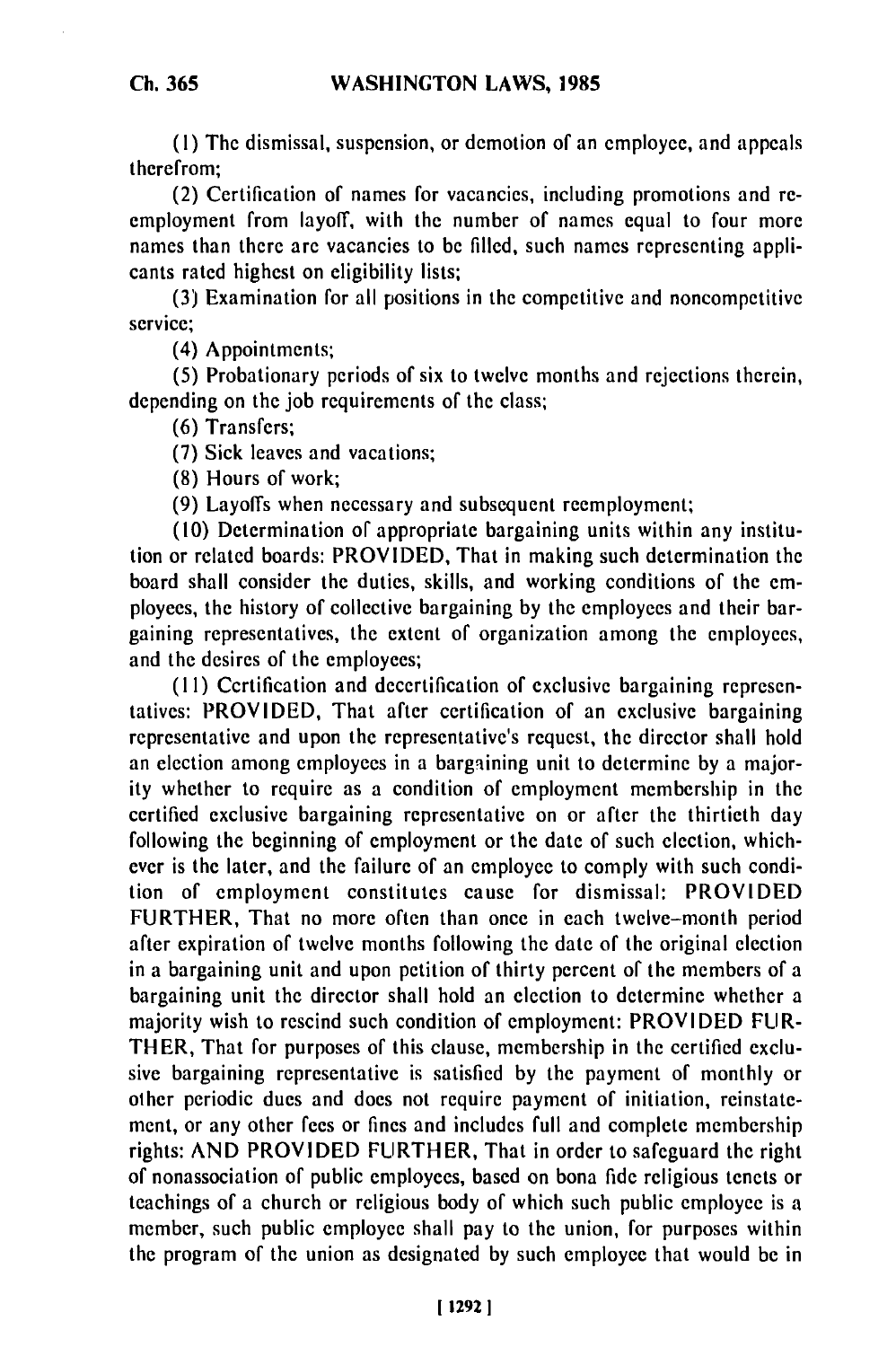harmony with his individual conscience, an amount of money equivalent to regular union dues minus any included monthly premiums for union-sponsored insurance programs, and such employee shall not be a member of the union but is entitled to all the representation rights of a union member;

(12) Agreements between institutions or related boards and certified exclusive bargaining representatives providing for grievance procedures and collective negotiations on all personnel matters over which the institution or the related board may lawfully exercise discretion;

(13) Written agreements may contain provisions for payroll deductions of employee organization dues upon authorization by the employee member and for the cancellation of such payroll deduction by the filing of a proper prior notice by the employee with the institution and the employee organization: PROVIDED, That nothing contained herein permits or grants to any employee the right to strike or refuse to perform his official duties;

(14) Adoption and revision of comprehensive classification plans for all positions in the classified service, based on investigation and analysis of the duties and responsibilities of each such position;

(15) Allocation and reallocation of positions within the classification plan;

(16) Adoption and revision of salary schedules and compensation plans which reflect the prevailing rates in Washington state private industries and other governmental units for positions of a similar nature but the rates in the salary schedules or plans shall be increased if necessary to attain comparable worth under an implementation plan under RCW 28B.16.116 and which shall be competitive in the state or the locality in which the institution or related boards are located, such adoption, revision, and implementation subject to approval as to availability of funds by the director of financial management in accordance with the provisions of chapter 43.88 RCW, and after consultation with the chief financial officer of each institution or related board for that institution or board, or in the case of community colleges, by the chief financial officer of the state board for community college education for the various community colleges;

(17) Training programs including in-service, promotional, and supervisory;

(18) Increment or merit increases within the series of steps for each pay grade;  $((\text{and}))$ 

(19) Providing for veteran's preference as provided by existing statutes, with recognition of preference in regard to layoffs and subsequent reemployment for veterans and their widows by giving such eligible veterans and their widows additional credit in computing their seniority by adding to their unbroken higher education service, as defined by the board, the veteran's service in the military not to exceed five years of such service. For the purposes of this section, "veteran" means any person who has one or more years of active military service in any branch of the armed forces of the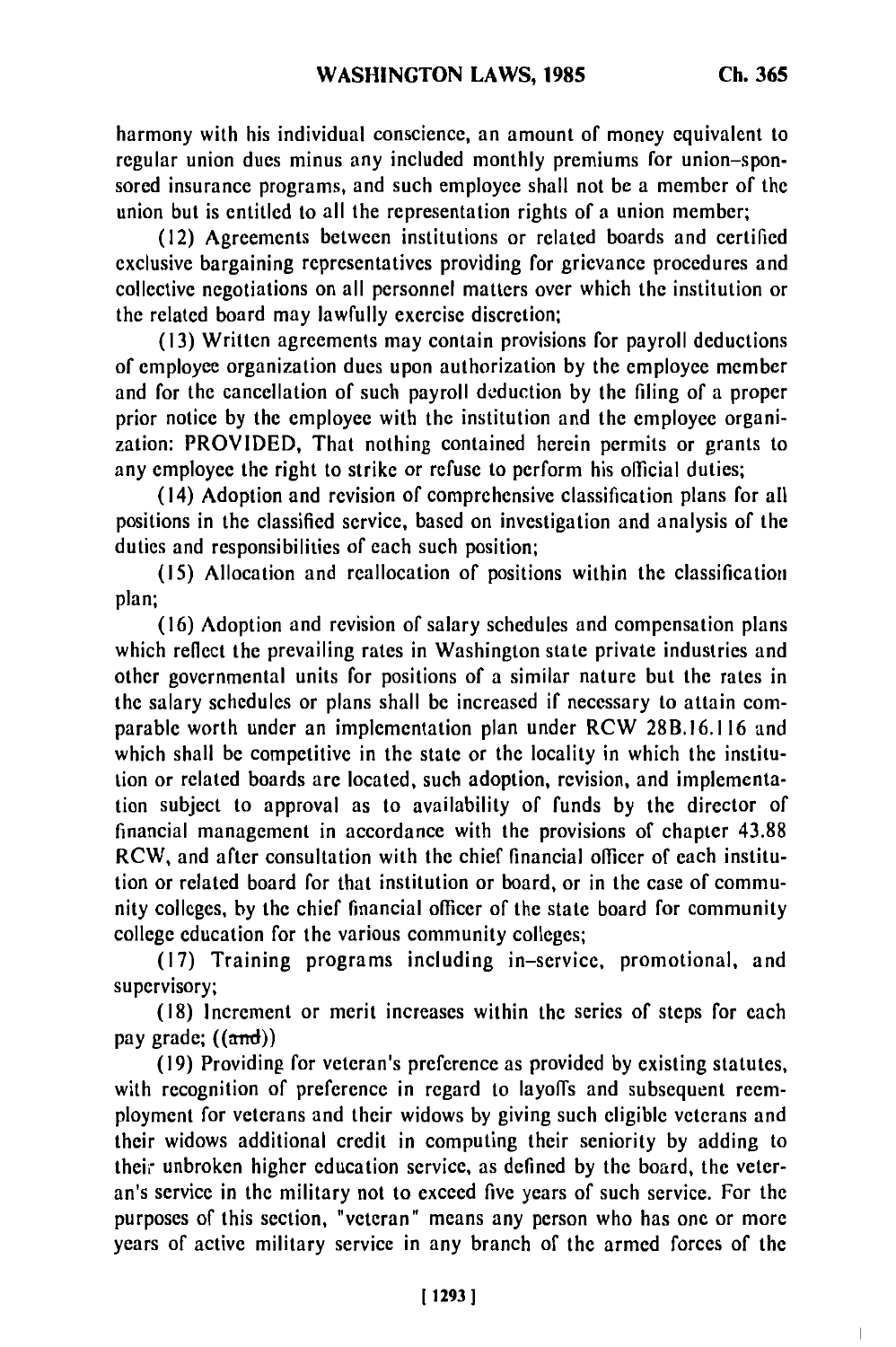**Ch. 365**

United States or who has less than one year's service and is discharged with a disability incurred in the line of duty or is discharged at the convenience of the government and who, upon termination of such service, has received an honorable discharge, a discharge for physical reasons with an honorable record, or a release from active military service with evidence of service other than that for which an undesirable, bad conduct, or dishonorable discharge shall be given: PROVIDED, HOWEVER, That the widow of a veteran is entitled to the benefits of this section regardless of the veteran's length of active military service: PROVIDED FURTHER, That for the purposes of this section "veteran" does not include any person who has voluntarily retired with twenty or more years of active military service and whose military retirement pay is in excess of five hundred dollars per month; and

(20) Affirmative action in appointment, promotion, transfer, recruitment, training, and career development; development and implementation of affirmative action goals and timetables; and monitoring of progress against those goals and timetables.

The board shall consult with the human rights commission in the development of rules consistent with federal guidelines pertaining to affirmative action. The board shall transmit a report annually to the human rights commission which states the progress each institution of higher education has made in meeting affirmative action goals and timetables.

Sec. 2. Section 2, chapter 36, Laws of 1969 ex. sess. as last amended by section **1,** chapter 75, Laws of 1983 Ist ex. sess. and RCW 28B.16.020 are each amended to read as follows:

Unless the context clearly indicates otherwise, the words used in this chapter have the meaning given in this section.

(i) "Institutions of higher education" are the University of Washington, Washington State University, Central Washington University, Eastern Washington University, Western Washington University, The Evergreen State College, and the various state community colleges;

(2) "Board" means the higher education personnel board established under the provisions of RCW 28B.16.060;

(3) "Related boards" means the state board for community college education and the higher education personnel board; and such other boards, councils and commissions related to higher education as may be established;

(4) "Classified service" means all positions at the institutions of higher education subject to the provisions of this chapter;

(5) 'Comparable worth" means the provision of similar salaries for positions that require or impose similar responsibilities, judgments, knowledge, skills, and working conditions;

(6) "Competitive service" means all positions in the classified service for which a competitive examination is required as a condition precedent to appointment;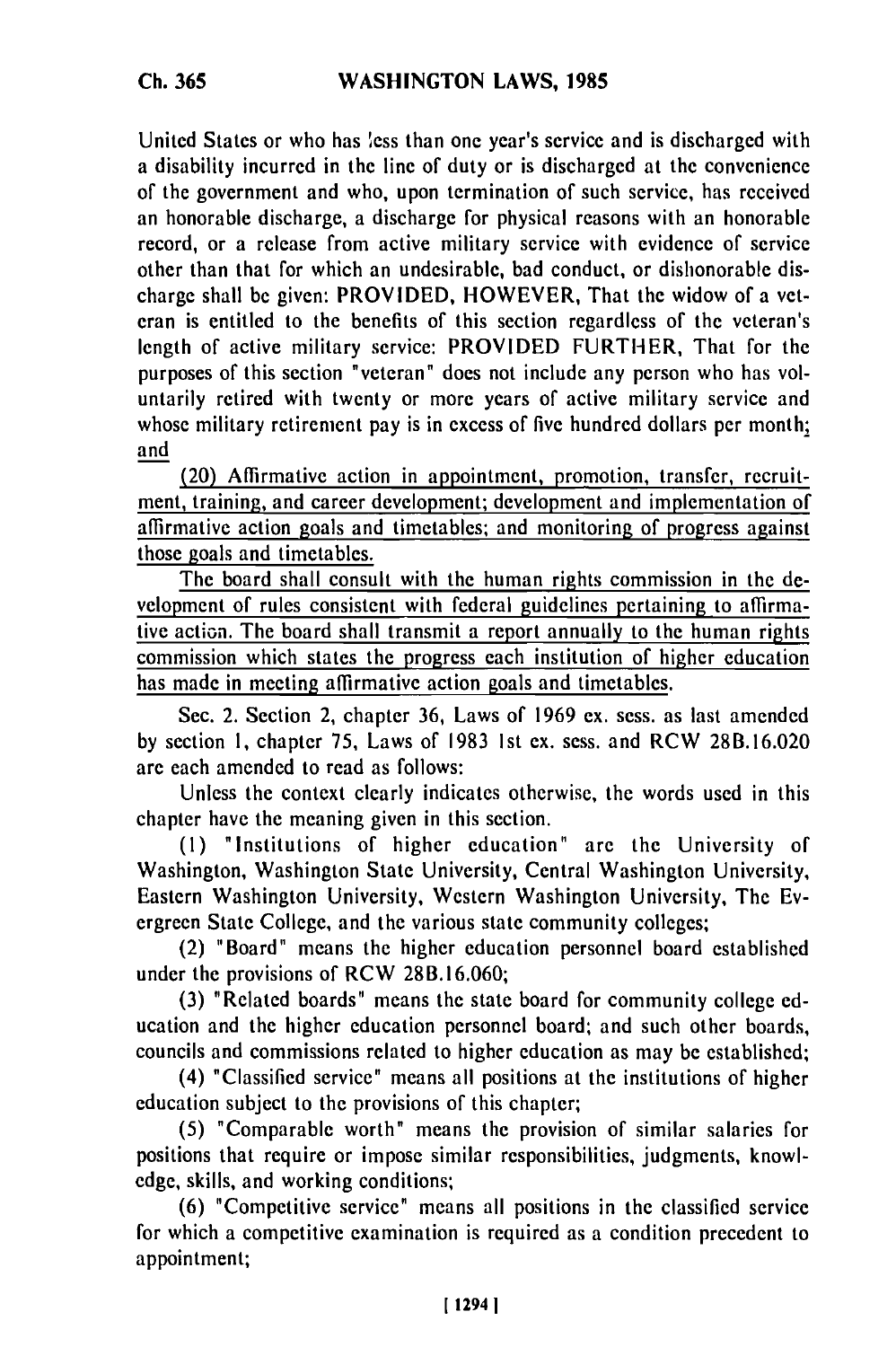**(7)** "Noncompetitive service" means all positions in the classified service for which a competitive examination is not required;

(8) "Management employees" mean those classified employees under this chapter specified as management by the higher education personnel board, but the board shall not go below range 49, as established in the October 1981 higher education personnel board compensation plan, or its equivalent range in a subsequent compensation plan publication;

**(9)** "Affirmative action" means a procedure by which racial minorities, women, persons in the protected age category, persons with disabilities, Vietnam-era veterans, and disabled veterans are provided with increased employment opportunities. It shall not mean any sort of quota system.

Sec. 3. Section 1, chapter 12, Laws of 1970 ex. sess. as last amended by section 4, chapter 75, Laws of 1983 **1st** ex. sess. and RCW 41.06.020 are each amended to read as follows:

Unless the context clearly indicates otherwise, the words used in this chapter have the meaning given in this section.

(I) "Agency" means an office, department, board, commission, or other separate unit or division, however designated, of the state government and all personnel thereof; it includes any unit of state government established by law, the executive officer or members of which are either elected or appointed, upon which the statutes confer powers and impose duties in connection with operations of either a governmental or proprietary nature.

(2) "Board" means the state personnel board established under the provisions of RCW 41.06.110, except that this definition does not apply to the words "board" or "boards" when used in RCW 41.06.070.

(3) "Classified service" means all positions in the state service subject to the provisions of this chapter.

(4) "Competitive service" means all positions in the classified service for which a competitive examination is required as a condition precedent to appointment.

(5) "Comparable worth" means the provision of similar salaries for positions that require or impose similar responsibilities, judgments, knowledge, skills, and working conditions.

(6) "Management employees" means those employees:

(a) Who are classified under this chapter and who are exempt employees under this chapter and have their salary and fringe benefits determined under RCW 41.06.070; and

(b) Who are specified as management by the state personnel board; but the board shall not go below range 49, as established in the October 1981 state personnel board compensation plan, or its equivalent range in a subsequent compensation plan publication.

(7) "Noncompetitive service" means all positions in the classified service for which a competitive examination is not required.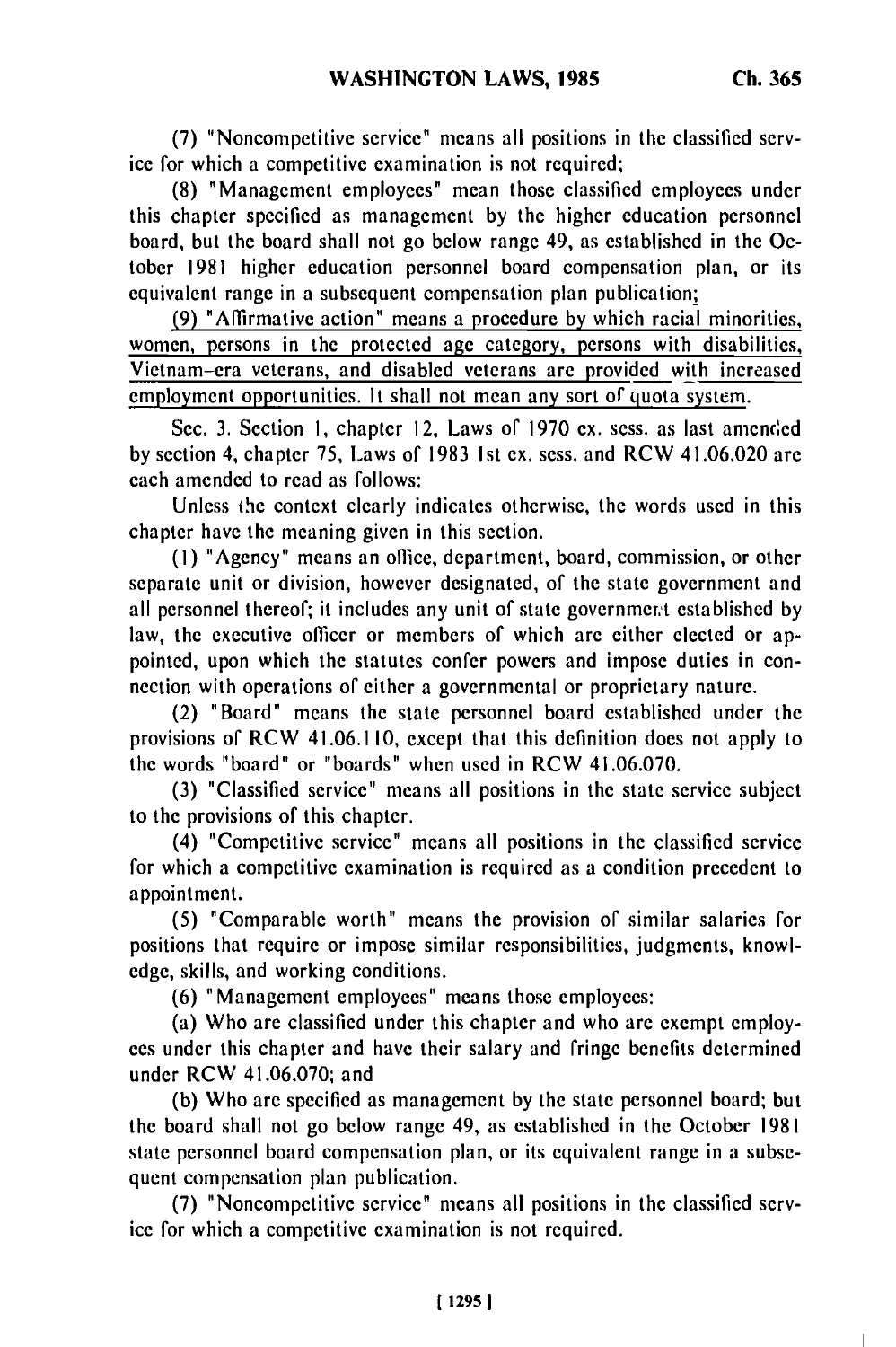(8) "Department" means an agency of government that has as its governing officer a person, or combination of persons such as a commission, board, or council, by law empowered to operate the agency responsible either to (a) no other public officer or (b) the governor.

(9) "Career development" means the progressive development of employee capabilities to facilitate productivity, job satisfaction, and upward mobility through work assignments as well as education and training that are both state-sponsored and are achieved by individual employee efforts, all of which shall be consistent with the needs and obligations of the state and its agencies.

(10) "Training" means activities designed to develop job-related knowledge and skills of employees.

(1I) "Director" means the director of personnel appointed under the provisions of RCW 41.06.130.

(12) "Affirmative action" means a procedure by which racial minorities, women, persons in the protected age category, persons with disabilities, Vietnam-era veterans, and disabled veterans are provided with increased employment opportunities. It shall not mean any sort of quota system.

NEW SECTION. Sec. 4. A new section is added to chapter 43.43 RCW to read as follows:

For the purposes of this chapter, "affirmative action" means a procedure by which racial minorities, women, persons in the protected age category, persons with disabilities, Vietnam-era veterans, and disabled veterans are provided with increased employment opportunities. It shall not mean any sort of quota system.

Sec. 5. Section 4, chapter 53, Laws of 1982 1st ex. sess. as amended by section 5, chapter 75, Laws of 1983 Ist ex. sess. and RCW 41.06.150 are each amended to read as follows:

The board shall adopt rules, consistent with the purposes and provisions of this chapter, as now or hereafter amended, and with the best standards of personnel administration, regarding the basis and procedures to be followed for:

(I) The reduction, dismissal, suspension, or demotion of an employee;

(2) Certification of names for vacancies, including departmental promotions and reemployment from layoff, with the number of names equal to four more names than there are vacancies to be filled, such names representing applicants rated highest on eligibility lists;

(3) Examinations for all positions in the competitive and noncompetitive service;

(4) Appointments;

(5) Training and career development;

(6) Probationary periods of six to twelve months and rejections therein, depending on the job requirements of the class, except that entry level state park rangers shall serve a probationary period of twelve months;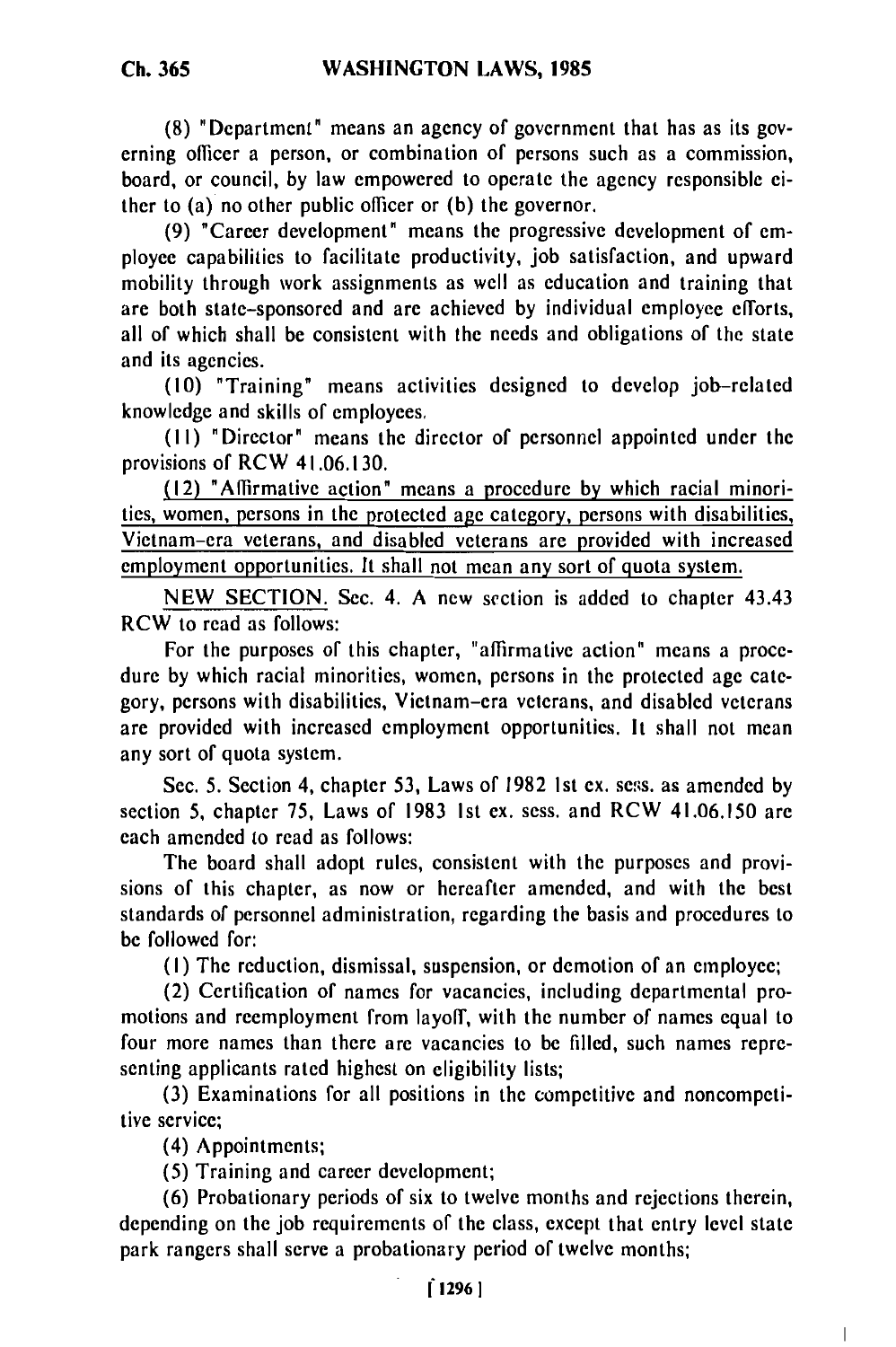(7) Transfers;

(8) Sick leaves and vacations;

(9) Hours of work;

(10) Layoffs when necessary and subsequent reemployment;

(!1) Determination of appropriate bargaining units within any agency: PROVIDED, That in making such determination the board shall consider the duties, skills, and working conditions of the employees, the history of collective bargaining by the employees and their bargaining representatives, the extent of organization among the employees, and the desires of the employees;

(12) Certification and decertification of exclusive bargaining representatives: PROVIDED, That after certification of an exclusive bargaining representative and upon the representative's request, the director shall hold an election among employees in a bargaining unit to determine by a majority whether to require as a condition of employment membership in the certified exclusive bargaining representative on or after the thirtieth day following the beginning of employment or the date of such election, whichever is the later, and the failure of an employee to comply with such a condition of employment constitutes cause for dismissal: PROVIDED FURTHER, That no more often than once in each twelve-month period after expiration of twelve months following the date of the original election in a bargaining unit and upon petition of thirty percent of the members of a bargaining unit the director shall hold an election to determine whether a majority wish to rescind such condition of employment: PROVIDED FUR-THER, That for purposes of this clause, membership in the certified exclusive bargaining representative is satisfied by the payment of monthly or other periodic dues and does not require payment of initiation, reinstatement, or any other fees or fines and includes full and complete membership rights: AND PROVIDED FURTHER, That in order to safeguard the right of nonassociation of public employees, based on bona fide religious tenets or teachings of a church or religious body of which such public employee is a member, such public employee shall pay to the union, for purposes within the program of the union as designated by such employee that would be in harmony with his individual conscience, an amount of money equivalent to regular union dues minus any included monthly premiums for union-sponsored insurance programs, and such employee shall not be a member of the union but is entitled to all the representation rights of a union member;

(13) Agreements between agencies and certified exclusive bargaining representatives providing for grievance procedures and collective negotiations on all personnel matters over which the appointing authority of the appropriate bargaining unit of such agency may lawfully exercise discretion;

(14) Written agreements may contain provisions for payroll deductions of employee organization dues upon authorization by the employee member and for the cancellation of such payroll deduction by the filing of a proper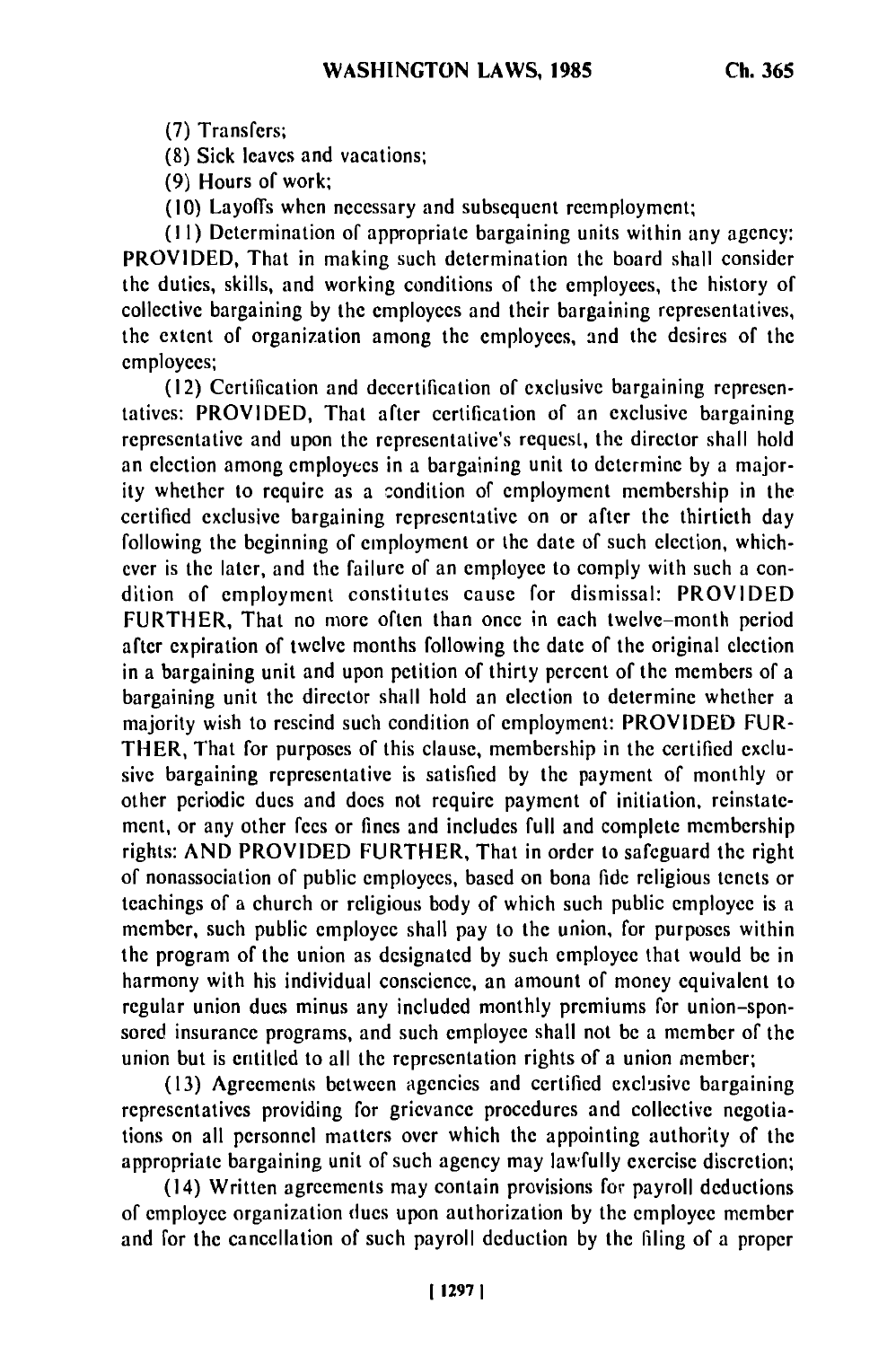prior notice **by the** employee with the appointing authority and the employec organization: PROVIDED, That nothing contained herein permits or grants to any employee the right to strike or refuse to perform his official duties;

**(15)** Adoption and revision of a comprehensive classification plan for all positions in the classified service, based on investigation and analysis of the duties and responsibilities of each such position;

(16) Allocation and reallocation of positions within the classification **plan;**

**(17)** Adoption and revision of a state salary schedule to reflect the prevailing rates in Washington state private industries and other governmental units but the rates in the salary schedules or plans shall be increased if necessary to attain comparable worth under an implementation plan un**der** RCW 41.06.155, such adoption and revision subject to approval **by** the director of financial management in accordance with the provisions of chapter **43.88** RCW;

**(18)** Increment or merit increases within the series of steps for each pay grade;

**(19)** Providing for veteran's preference as required **by** existing statutes, with recognition of preference in regard to layoffs and subsequent reemployment for veterans and their widows **by** giving such eligible veterans and their widows additional credit in computing their seniority **by** adding to their unbroken state service, as defined **by** the board, the veteran's service in the military not to exceed five years. For the purposes of this section, "veteran" means any person who has one or more years of active military service in any branch of the armed forces of the United States or who has less than one year's service and is discharged with a disability incurred in the line of duty or is discharged at the convenience of the government and who, upon termination of such service has received an honorable discharge, a discharge for physical reasons with an honorable record, or a release from active military service with evidence of service other than that for which an undesirable, bad conduct, or dishonorable discharge shall be given: PRO-**VIDED,** HOWEVER, That the widow of a veteran is entitled to the benefits of this section regardless of the veteran's length of active military service: PROVIDED FURTHER, That for the purposes of this section "veteran" does not include any person who has voluntarily retired with twenty or more years of active military service and whose military retirement pay is in excess of five hundred dollars per month;

(20) Permitting agency heads to delegate the authority to appoint, reduce, dismiss, suspend, or demote employees within their agencies if such agency heads do not have specific statutory authority to so delegate: PRO-**VIDED,** That the board may not authorize such delegation to any position lower than the head of a major subdivision of the agency;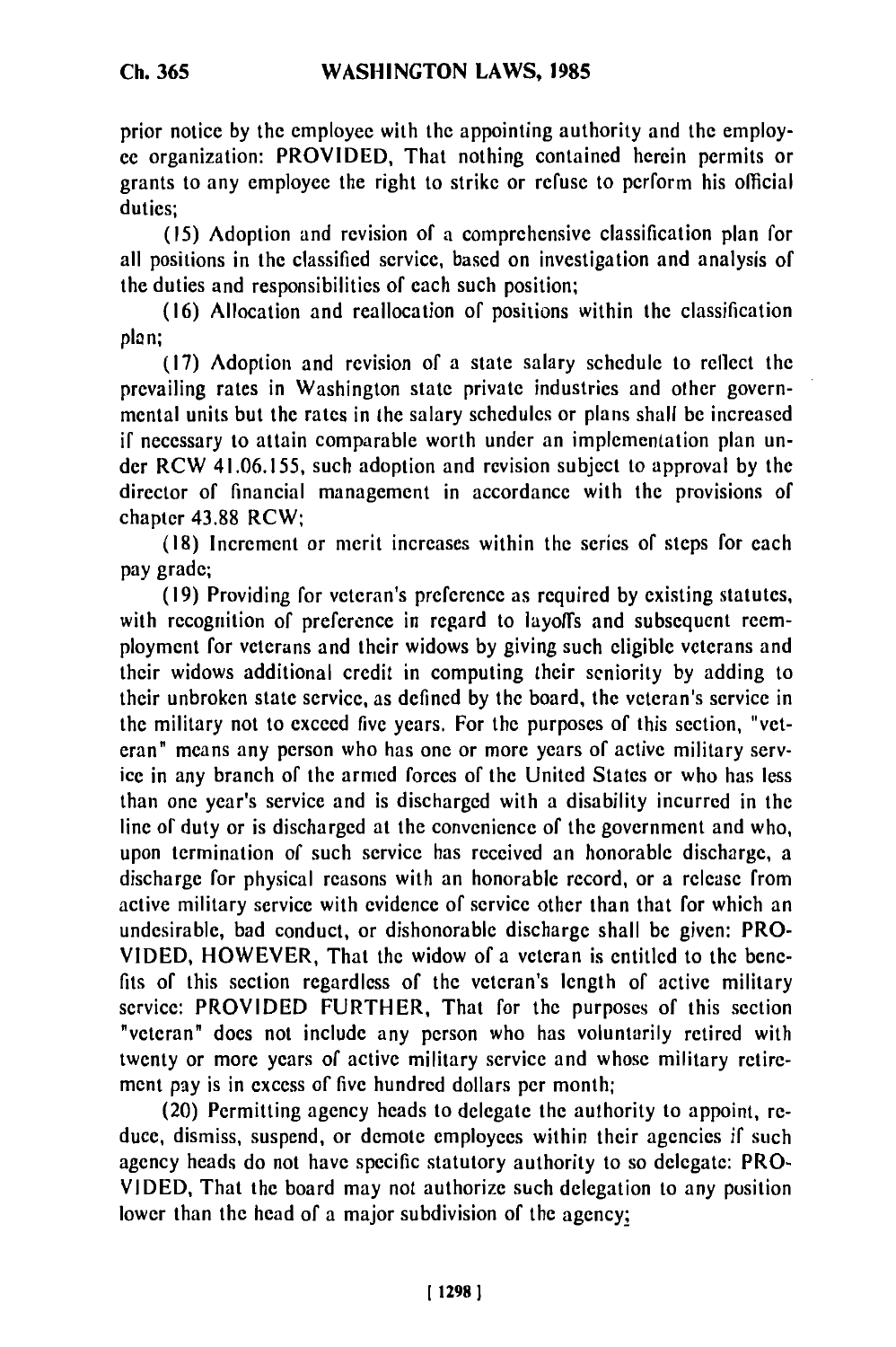(21) Affirmative action in appointment, promotion, transfer, recruitment, training, and career development; development and implementation of affirmative action goals and timetables; and monitoring of progress against those goals and timetables.

The board shall consult with the human rights commission in the development of rules pertaining to affirmative action. The department of personnel shall transmit a report annually to the human rights commission which states the progress each state agency has made in meeting affirmative action goals and timetables.

Sec. 6. Section 43.43.340, chapter **8,** Laws of 1965 and RCW 43.43- .340 are each amended to read as follows:

(I) The names of all officers who have passed examinations satisfactorily shall be placed on an eligible list in the order of the grade attained in the examinations. The chief, or the committee mentioned in RCW 43.43- .330 at  $(\text{this})$  the chief's request, may determine the lowest examination grade which will qualify an officer for inclusion of his or her name on an eligible list. Examination papers shall be graded promptly and an eligible list shall be made up immediately thereafter, All officers taking an examination shall be informed of the grade earned.

(2) After an eligible list is made up all promotions shall be made from the  $((three))$  five top names on the applicable list, and if needed to comply with affirmative action goals three additional names referred under subsection (3) of this section. Not all three additional names need be promoted at the time they are referred and they may be referred more than once. Each officer shall be informed in writing as his or her name is included in the top  $((three))$  five on an eligible list or referred under subsection (3) of this section. No officer whose name appears within the top ((three)) five on any eligible list shall be passed over for promotion more than three times.

**(3)** If the vacancy to be filled is identified as part of the state patrol's affirmative action goals as established under its affirmative action plan, the chief may refer for consideration up to three additional names per vacancy of individuals who are on the eligible list and who are members of one or more of the protected groups under Title VII of the 1964 Civil Rights Act and chapter 49.60 RCW, or for federal contract compliance purposes, veterans and disabled veterans as defined in the Vietnam Era Veterans Readiustment Act of 1974, Title 41 C.F.R., chapter 60, part 60-250.

The three additional names referred for each vacancy shall be the top three members of the protected groups designated by the chief for referral for that vacancy in accordance with the state patrol's affirmative action goals. These names shall be drawn in rank order from the remaining names of protected group members on the eligible list, after ranking by examination grade. For each vacancy, a total of three supplementary names may be referred.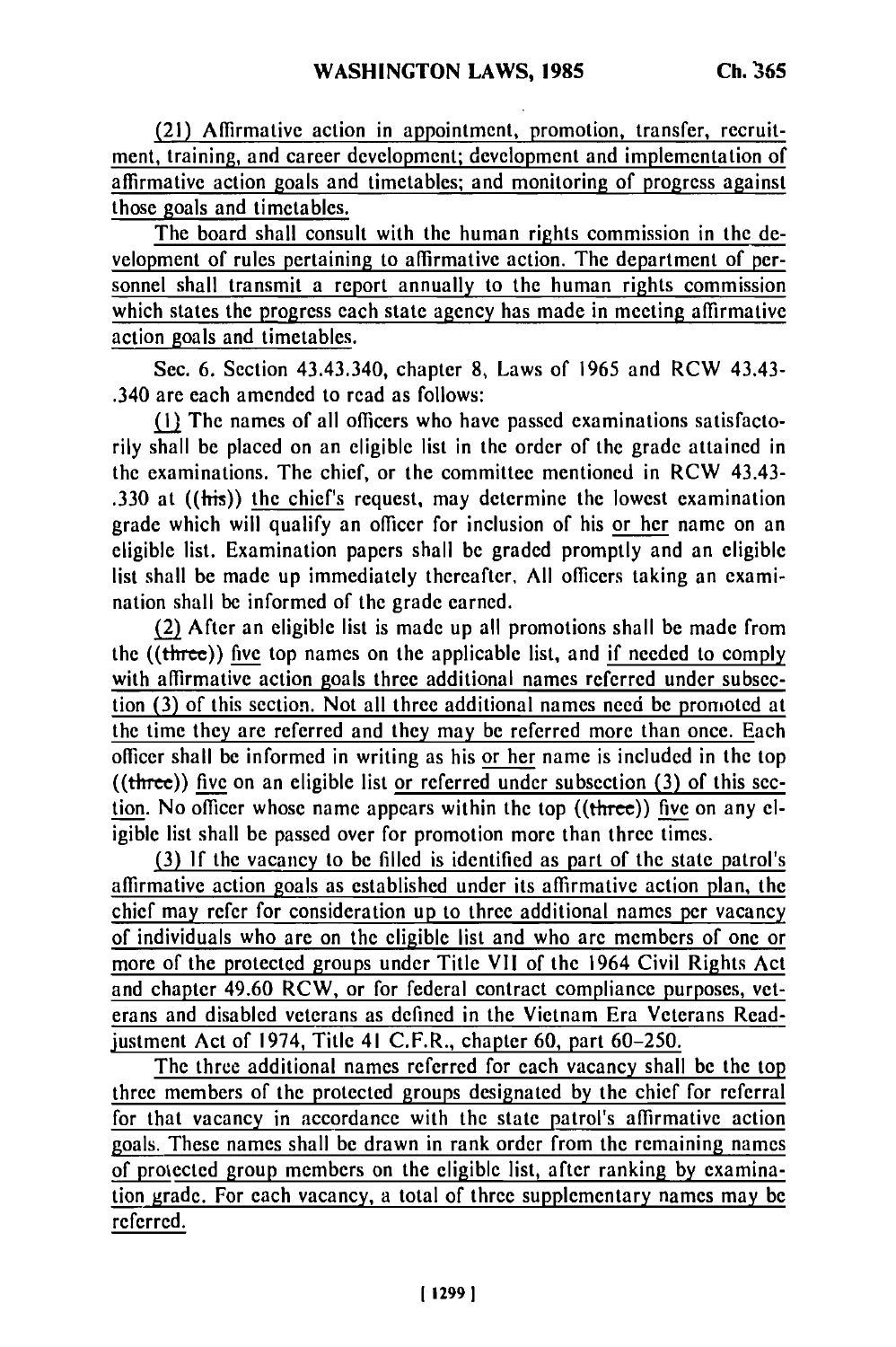(4) After having qualified for promotion hereunder an officer must pass a medical examination and must be certified as to physical fitness to perform the duties of the advanced position **by** one of three doctors designated **by** the chief of the Washington state patrol.

**(5)** The state patrol shall consult with the human rights commission in the development of rules pertaining to affirmative action. The state patrol shall transmit a report annually to the human rights commission which states the progress the state patrol has made in meeting affirmative action goals and timetables.

NEW SECTION. Sec. 7. Discrimination because of race. creed, color, national origin, age, sex, marital status, or the presence of any sensory, mental, or physical handicap is contrary to the findings of the legislature and public policy. The legislature finds and declares that racial minorities, women, persons in protected age groups, persons with disabilities, Vietnamera veterans, and disabled veterans are underrepresented in Washington state government employment.

The purpose of this chapter is to provide for enforcement measures for affirmative action within Washington state government employment and institutions of higher education in order to eliminate such stitutions of higher<br>underrepresentation.

NEW SECTION. Sec. **8.** As used in this chapter, "commission" means the Washington state human rights commission..

NEW SECTION. Sec. 9. If the commission reasonably believes that a state agency, an institution of higher education, or the state patrol has failed to comply with an affirmative action rule adopted under RCW 28B- .16.100, 41.06.150, or 43.43.340, the commission shall notify the director of the state agency, president of the institution of higher education, or chief of the Washington state patrol of the noncompliance, as well as the director of personnel or the director of the higher education personnel board, whichever is appropriate. The commission shall give the director of the state agency, president of the institution of higher education, or chief of the Washington state patrol an opportunity to be heard on the failure to comply.

NEW SECTION. Sec. 10. The commission in conjunction with the department of personnel, the higher education personnel board, or the state patrol, whichever is appropriate, shall attempt to resolve the noncompliance through conciliation. If an agreement is reached for the elimination of noncompliance, the agreement shall **be** reduced to writing and an order shall be issued **by** the commission setting forth the terms of the agreement. The noncomplying state agency, institution of higher education, or state patrol shall make a good faith effort to conciliate and make a full commitment to correct the noncompliance with any action that may be necessary to achieve compliance, provided such action is not inconsistent with the rules adopted under sections 1(20), 5(21), and 6(5) of this act, whichever is appropriate.